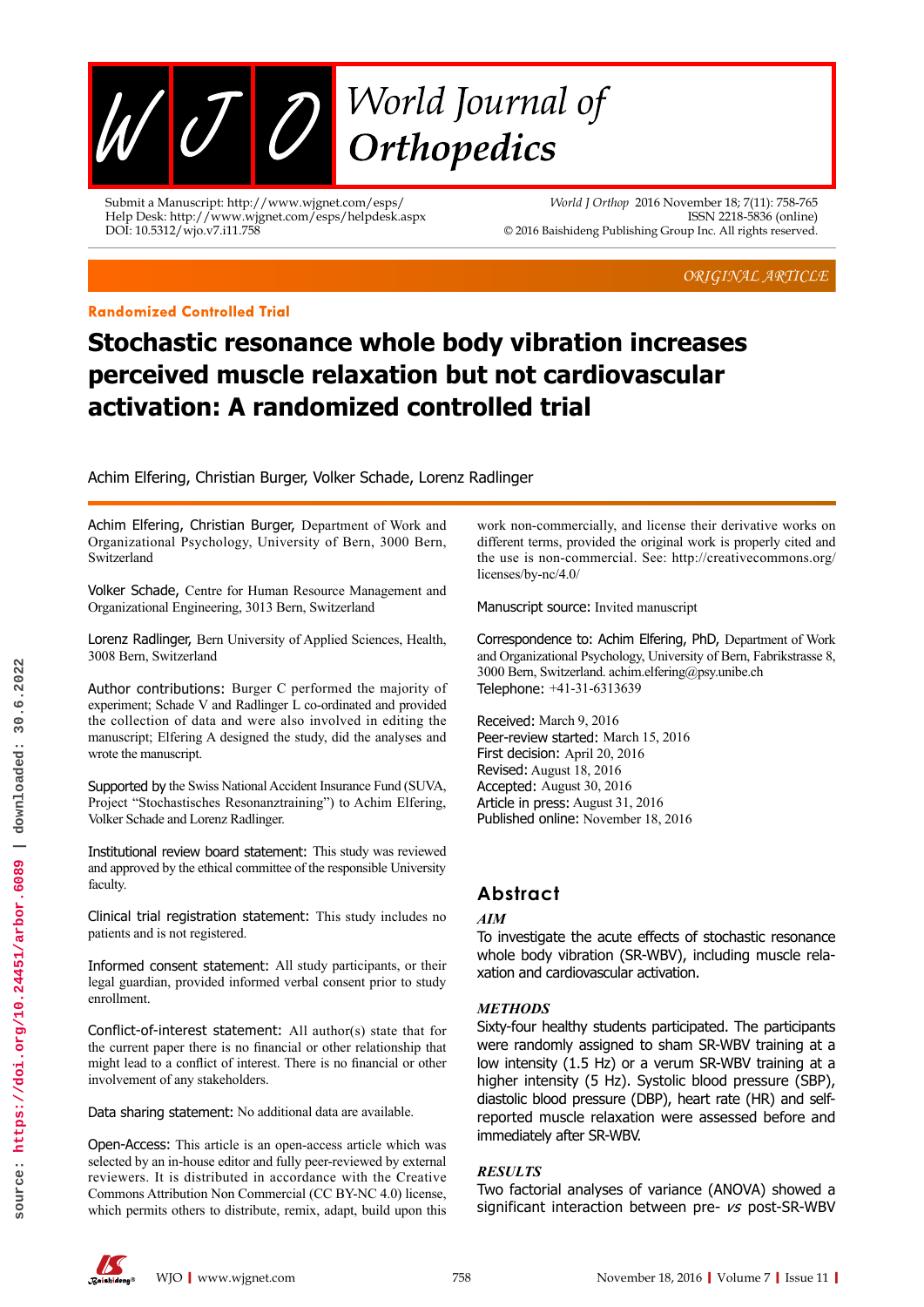measurements and SR-WBV conditions for muscle relaxation in the neck and back  $[F(1,55) = 3.35, P =$ 0.048,  $\eta^2$  = 0.07]. Muscle relaxation in the neck and back increased in verum SR-WBV, but not in sham SR-WBV. No significant changes between pre- and post-training levels of SBD, DBD and HR were observed either in sham or verum SR-WBV conditions. With verum SR-WBV, improved muscle relaxation was the most significant in participants who reported the experience of back, neck or shoulder pain more than once a month ( $P < 0.05$ ).

#### *CONCLUSION*

A single session of SR-WBV increased muscle relaxation in young healthy individuals, while cardiovascular load was low. An increase in musculoskeletal relaxation in the neck and back is a potential mediator of pain reduction in preventive worksite SR-WBV trials.

**Key words:** Musculoskeletal system; Prevention; Blood pressure; Heart rate; Low back pain

**© The Author(s) 2016.** Published by Baishideng Publishing Group Inc. All rights reserved.

**Core tip:** This randomized controlled trial shows musculoskeletal relaxation to increase after application of a single training of stochastic resonance whole body vibration (SR-WBV). SR-WBV increased muscle relaxation especially in those who suffered from musculoskeletal pain in the last year. Participants reported improved muscular relaxation while the cardiovascular activation as indicated by blood pressure and heart rate was very low. In addition to ergonomic interventions SR-WBV contributes to prevent muscle related pain at work.

Elfering A, Burger C, Schade V, Radlinger L. Stochastic resonance whole body vibration increases perceived muscle relaxation but not cardiovascular activation: A randomized controlled trial. *World J Orthop* 2016; 7(11): 758-765 Available from: URL: http://www. wjgnet.com/2218-5836/full/v7/i11/758.htm DOI: http://dx.doi. org/10.5312/wjo.v7.i11.758

# **INTRODUCTION**

Whilst evidence for long-lasting vibration exposure at work, as a risk factor for musculoskeletal disease (MSD), is substantial $[11]$ , recent research also showed the beneficial training effects of brief vibration experiences<sup>[2]</sup>. It is noteworthy that it is low frequency vibration exposure (5-12 Hz) that is more promising and seems safer than high frequency exposure at 20 to 60 Hz $^{[3,4]}$ . Stochastic resonance whole body vibration training (SR-WBV) consists of low frequency exposure and has been shown to reduce pain in those with chronic  $MSD^{[5]}$ . The outcome of SR-WBV at the worksite is promising. Four weeks of SR-WBV were reported to increase musculoskeletal well-being in the workers of a steel

manufacturing company<sup>[6]</sup>, but also in employees that engage in sedentary work, especially those who suffered from back pain prior to  $SR-WBV^{[7]}$ . The latest randomised controlled trial with eight weeks of SR-WBV also showed the positive effects of SR-WBV in the employees of a university hospital, especially in those with baseline health restraints<sup>[8]</sup>. In the same population, SR-WBV was also shown to increase posture control, which was assessed by mediolateral sway on a force plate before and after the eight-week trial<sup>[9]</sup>. The positive effects of SR-WBV were also shown in the musculoskeletal function of young healthy adults<sup>[10]</sup>, and one more study confirmed electromyographically that activation of the descending trapezius muscle decreased after SR-WBV, while blood flow and skin temperature also increased in this area, and the energy cost of SR-WBV was  $\text{low}^{[11]}$ . A change in back muscle activation from induced SR-WBV training for the sensorimotor system, and not primarily from an increase in fitness, seemed to be involved in the overall positive effects of SR-WBV on musculoskeletal well-being and function<sup>[7]</sup>. Therefore, it is a plus of SR-WBV that the self-reported physical demands seemed to be small for most participants, and no sweating was reported. Even so, not only the muscle relaxation that followed the activation of the descending trapezius muscle, but also the change in blood pressure and heart rate from SR-WBV, should be evaluated to estimate the overall demands of SR-WBV training. The current randomized controlled trial tests the hypothesis that 5Hz-SR-WBV improves muscle relaxation (H1), and that 5Hz-SR-WBV triggers cardiovascular activation (H2), whereas 1.5 Hz-SR-WBV (sham condition) has no effect on muscle relaxation or cardiovascular activation. Therefore, 5 Hz-SR-WBV should have the greatest effect on muscle relaxation in those who reported back, neck or shoulder pain in last 12 mo (H3). The test of the second hypothesis is essential. Minimal cardiovascular activation would allow individuals at modest cardiovascular risk to perform SR-WBV.

# *How SR-WBV works*

SR-WBV benefits from the effects of stochastic resonance by applying vibrations of low frequency with a maximal degree of complexity and unpredictability. Ward and colleagues defined stochastic resonance as "a nonlinear cooperative effect wherein the addition of a random process, or 'noise' to a weak signal, or stimulus results in improved detectability or enhanced information content in some response"[12]. SR-WBV differs completely from simple frequency fast sinusoidal vibrations, like the ones applied by the most common and conventional sinusoidal vibration training devices. During SR-WBV, the human body cannot anticipate the upcoming vibration movements, and therefore, the body is constantly challenged to adapt its neural and muscular reactions and shows no muscular fatigue during the application<sup>[13-16]</sup>. SR-WBV seems to provoke an interaction of different types of neurophysiologic sensors and the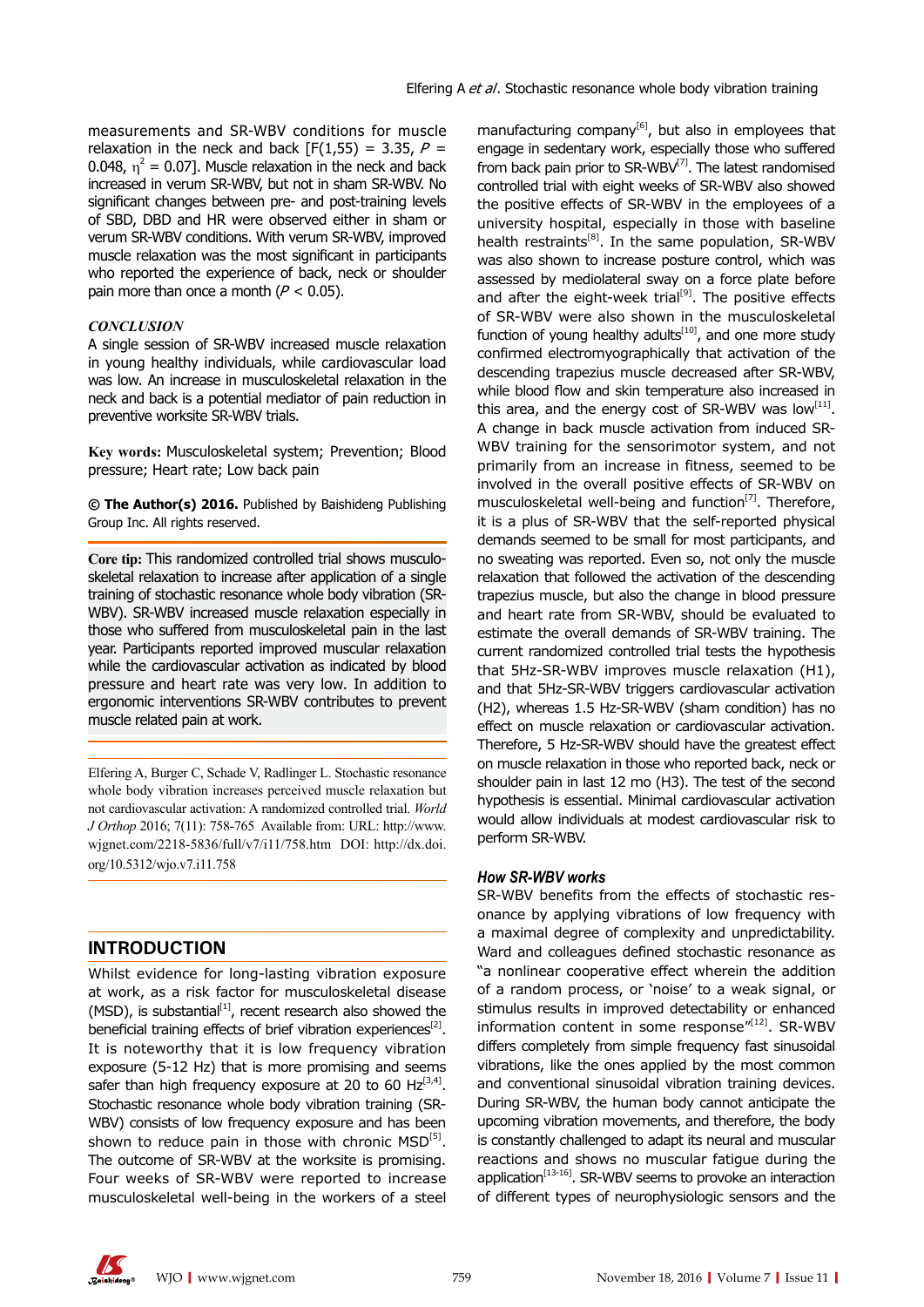Elfering A et al. Stochastic resonance whole body vibration training

adjustment of afferent and efferent signals, which probably acts as exercise for the sensorimotor system $^{[13]}$ . The observed increase in strength is mainly attributed to neural adaptation, which leads to improved interand intramuscular coordination, which, in turn, allows the increased activation of prime movers in specific movements, and better coordination in the activation of all relevant muscles<sup>[17]</sup> or a higher muscular activity in insufficient muscles, when compared to sinusoidal vibration $[18]$ . A low risk of injury and only the rare manifestation of side-effects make SR-WBV an attractive preventive intervention<sup>[5,19]</sup>.

# **MATERIALS AND METHODS**

#### *Ethics*

The study was performed in consensus with all requirement defined by the Swiss Society of Psychology. The study was conducted with the understanding and the consent of the human subject. The Ethical Committee of the responsible University faculty has approved the study.

# *Participants*

Expecting a moderate effect size for the repeated measures, within-between interaction and a requirement of a 90% power to detect an existing difference, the required sample size was 64 participants. Sixty-four undergraduate and graduate students were asked for participation and all agreed to participate (34 female and 30 male psychology majors, mean age  $= 27.6$ years,  $SD = 5.0$  years). The inclusion criterion was acute health status. The exclusion criteria for participation were recorded anamnestically, and comprised acute, past or chronic arthropathologies, troubles in the cardiovascular system, psychopathology, spondylolysis, spondylolisthesis, tumors, disc prolapse with neurological failure, rheumatism, articular gout, osteoporosis, activated arthritis with inflammatory signs, stage 4 arthritis, fever, cold, *etc.* No participant had to be excluded from the study. All participants finished the study protocol.

# *Procedure*

The study was conducted at a University facility. The participants completed a single SR-WBV training session. A special device was applied for SR-WBV (©Zeptor med plus Noise, FreiSwiss AG, Zurich, Switzerland). Its key features were two independently and one-dimensional (up/down) stochastically oscillating floorboards, with two passive degrees of freedom (forward/backward and right/left). Each SR-WBV session was supervised, and the participants were instructed to stand in an upright position on the footboards with their arms hanging loose to the side and with slightly bent knees and hips (Figure 1). Both legs should have contact to the plates. It was permitted to change the knee angle but participants were instructed not to stand up straight because in that position vibration is conducted to the head. Figure 1



**Figure 1 Starting position on stochastic resonance whole body vibration device.**

was shown to demonstrate the posture to participants. The participants were randomly allocated to SR-WBV groups (5 Hz verum condition or 1.5 Hz sham condition). The randomisation was based on the use of a list of random numbers<sup>[20]</sup>. The session consisted of three series of SR-WBV, which lasted one minute each, with a one-minute break between them. The 5 Hz verum condition was used as the minimum effective SR-WBV stimulation loading parameter, while the 1.5 Hz sham condition can be expected to have no training effect $[10,21]$ . Participants were blind with respect to their training frequency condition. The investigator did the setting of the frequency before the training session started. The setting-screen was additionally covered by a piece of paper so that the participants never knew the exact vibration frequency.

# *Blood pressure and heart rate*

The blood pressure cuff was put into place at the beginning of the session before the participants filled out the questionnaire. Participants wore the ambulatory blood pressure device (blood pressure monitor Spacelabs © model 90207; readings taken by the Korotkoff method) throughout the experimental session. Blood pressure was recorded one minute before and after the SR-WBV session. In an ambulatory blood pressure assessment, the Spacelabs 90207 often is denoted as the "gold standard" $[22]$ . To ensure the comparability of blood pressure levels measured during the presentations, all analyses are based on data recorded in a sitting position.

# *Muscular pain and relaxation assessment*

Musculoskeletal pain was assessed with a question that addressed musculoskeletal pain in the back or neck/ shoulders in the last 12 mo (never, less than monthly, less than weekly, less than daily, daily). It is part of a scale that measures psychosomatic complaints that was developed by Mohr *et al*<sup>[23]</sup> based on the previous work of Fahrenberg *et al*<sup>[24]</sup>. Muscular relaxation was assessed by a short version of the self-administered questionnaire of Burger *et al*<sup>[6]</sup> that was completed

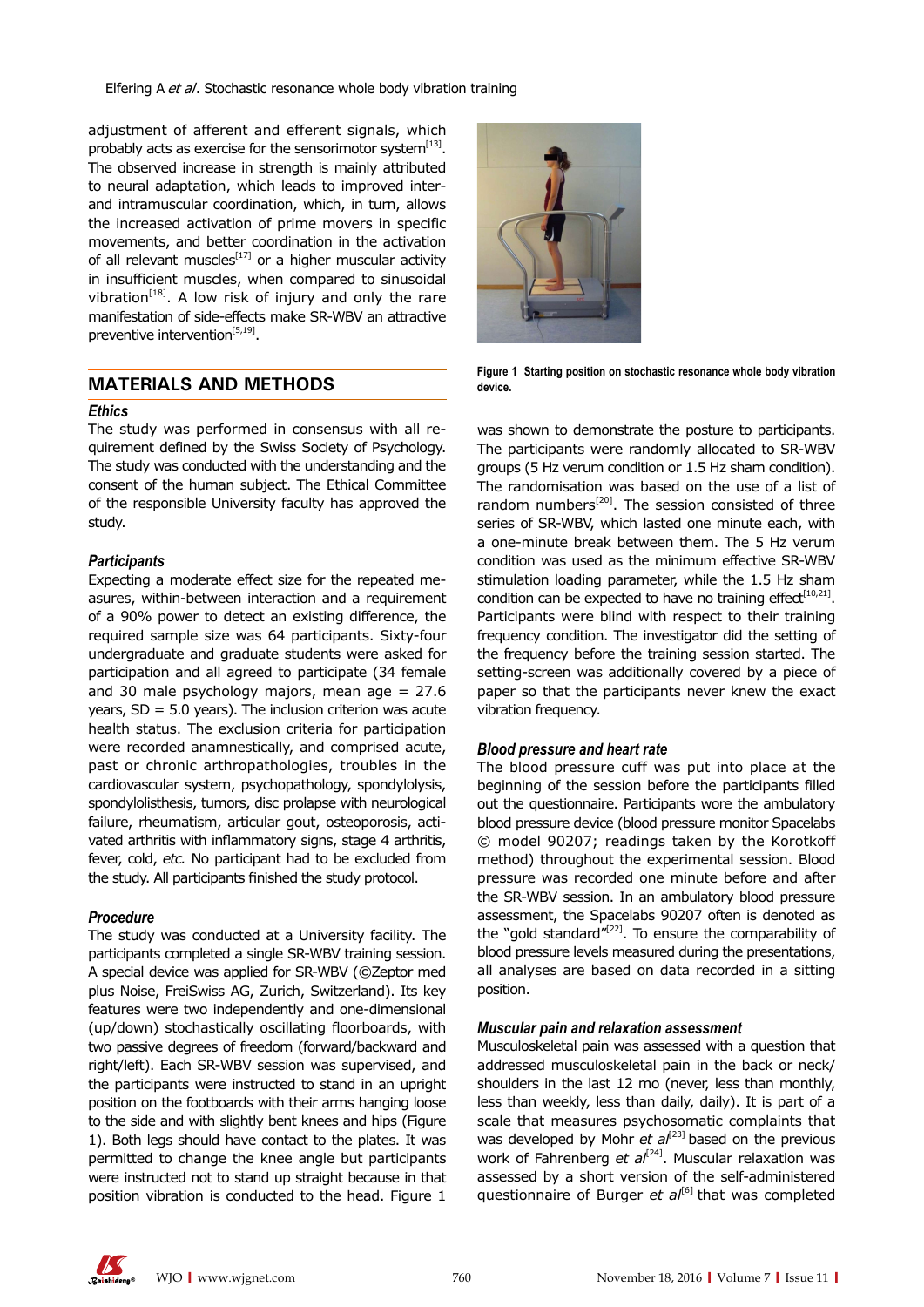**Table 1 Mean values of study variables in verum stochastic resonance whole body vibration and sham stochastic resonance whole body vibration groups**

| <b>Variable</b>                |            | Verum-SR-WBV (5 Hz SR-WBV) $(n = 34)$ Sham SR-WBV (1.5 Hz SR-WBV) $(n = 30)$ |            | t         | $\boldsymbol{P}$ |                      |
|--------------------------------|------------|------------------------------------------------------------------------------|------------|-----------|------------------|----------------------|
|                                | Mean       | <b>SD</b>                                                                    | Mean       | <b>SD</b> |                  |                      |
| Systolic blood pressure        |            |                                                                              |            |           |                  |                      |
| Pre-training                   | 129.67     | 12.78                                                                        | 120.9      | 9.68      | 3.05             | 0.003                |
| Post-training                  | 126.97     | 11.54                                                                        | 120.57     | 10.43     | 2.32             | 0.024                |
| Diastolic blood pressure       |            |                                                                              |            |           |                  |                      |
| Pre-training                   | 78.61      | 11.00                                                                        | 75.27      | 7.64      | 1.39             | 0.171                |
| Post-training                  | 79.00      | 8.92                                                                         | 75.13      | 8.37      | 1.78             | 0.080                |
| Heart rate                     |            |                                                                              |            |           |                  |                      |
| Pre-training                   | 71.09      | 12.03                                                                        | 69.1       | 15.67     | 0.57             | 0.572                |
| Post-training                  | 69.94      | 11.51                                                                        | 68.4       | 13.25     | 0.50             | 0.620                |
| Muscle relaxation              |            |                                                                              |            |           |                  |                      |
| Pre-training                   | 6.47       | 2.06                                                                         | 6.87       | 2.47      | 0.70             | 0.488                |
| Post-training                  | 7.00       | 2.10                                                                         | 6.7        | 2.59      | 0.51             | 0.611                |
| Age (yr)                       | 27.76      | 3.70                                                                         | 27.4       | 6.15      | 0.28             | $0.779$ <sup>1</sup> |
| <b>Sex</b>                     | 18 f. 16 m |                                                                              | 16 f, 14 m |           | $\chi^2 = 0.001$ | 0.975                |
| BMI                            | 22.58      | 2.59                                                                         | 21.68      | 2.80      | 1.34             | 0.187                |
| Fitness                        | 3.65       | 0.65                                                                         | 3.66       | 0.72      | $-0.05$          | 0.963                |
| Smoker (10 cigarettes or more) | 12(6)      |                                                                              | 7(3)       |           | $\chi^2 = 1.09$  | 0.296                |
| Smoking (cigarettes)           | 3.53       | 6.33                                                                         | 2.30       | 6.98      | 0.74             | 0.463                |
| Cups of coffee before training | 1.50       | 1.11                                                                         | 1.67       | 1.47      | $-0.52$          | 0.608                |
| Back, neck or shoulder         | 2.71       | 1.00                                                                         | 2.63       | 1.40      | 0.24             | 0.815 <sup>1</sup>   |
| pain in last 12 mo             |            |                                                                              |            |           |                  |                      |
|                                |            |                                                                              |            |           |                  |                      |

1 Corrected for unequal variances. BMI: Body mass index; SR-WBV: Stochastic resonance whole body vibration; f: Female; m: Male.

before and after SR-WBV. The participants were asked to rate muscle relaxation on a 10-point Likert scale. The question was introduced, "At the moment, how do you rate your personal sensation in your muscles and joints (back, shoulder and neck, leg muscles, *etc.*)?", which was followed by "Relaxation in the muscles and joints", and the corresponding 10-point rating scale from "no relaxation" to "strongest imaginable relaxation".

#### *Statistical analysis*

Self-reported muscle relaxation, systolic blood pressure (SBP), diastolic blood pressure (DBP) and heart rate (HR) were analysed in a two-factorial ANOVA, including the repeated measurement (pre- *vs* post-session measurement) of SBP, DBP, HR and self-reported muscle relaxation as a within-subjects factor, and the SR-WBV training group condition (verum: 5 Hz, sham: 1.5 Hz) as a between factor.

We tested hypothesis 3 - expected gain in muscle relaxation to be the largest in verum SR-WBV and among those with musculoskeletal pain, compared with verum SR-WBV with no pain, and sham SR-WBV with and without pain - by planned contrasts as recommended by Strube *et al*<sup>[25]</sup>. The change in muscle relaxation (post-SR-WBV minus pre-SR-WBV) was the dependent variable. *P*-values were two-tailed with α set to 5%.

# **RESULTS**

#### *Participant characteristics*

Before the training study started, the participants reported the frequency of musculoskeletal pain episodes in the

back, neck or shoulders in the last 12 mo. Thirteen participants (20.3%) reported that they had never experienced pain during this period of time. Fifteen participants (23.4%) reported pain episodes less than monthly, and 21 participants (32.8%) reported pain episodes less than weekly. Ten participants (15.6%) reported pain episodes that occurred every week, but less than daily. Five participants (7.8%) experienced pain every day in the last 12 mo. Sixty-four healthy students participated in this study. Table 1 depicts the descriptive study results. The 64 participants were randomly assigned to SR-WBV conditions, and no significant differences in musculoskeletal pain episodes in the back, neck or shoulders in the last 12 mo were observed between the groups of verum SR-WBV and sham SR-WBV (Table 1). Thirty-four participants were assigned to verum SR-WBV, and 30 participants were assigned to sham-SR-WBV. The verum and sham SR-WBV groups did not differ significantly in any demographic characteristics or in baseline muscle relaxation or DBD and HR. However, the baseline and follow-up SBP was significantly higher in verum SR-WBV than in sham SR-WBV (Table 1). Table 2 shows the correlations between study variables. Pain episodes in the back, neck or shoulders in the last 12 mo were negatively related to sex, showing higher pain in women than in men. Fitness was negatively related to pain episodes in the back, neck or shoulders.

#### *SR-WBV and improved muscle relaxation (H1)*

The ANOVA results for the test of the first hypothesis are shown in Table 3. A significant interaction term indicated that verum SR-WBV improved muscle relaxation, while

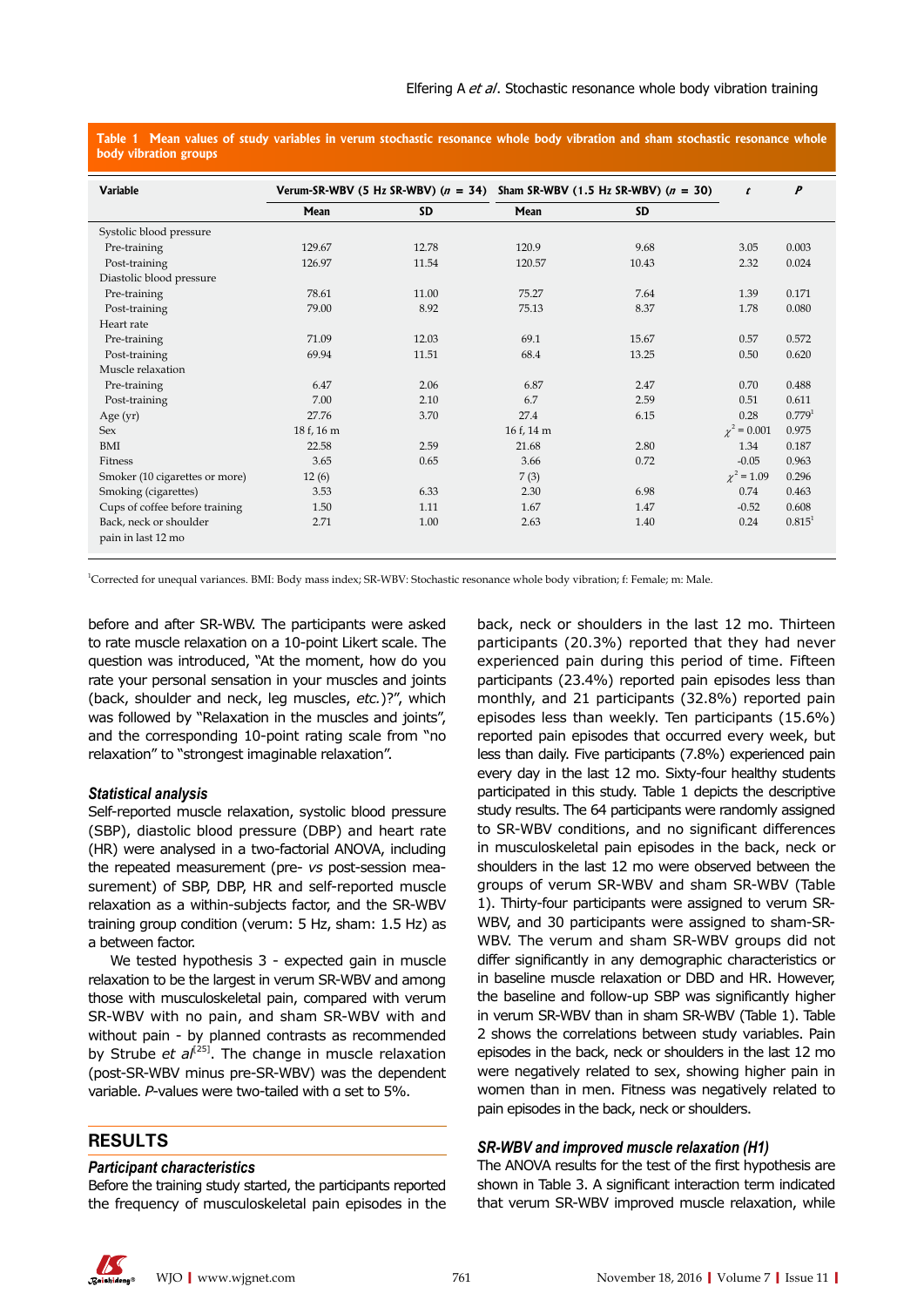#### Elfering A et al. Stochastic resonance whole body vibration training

| Table 2 Correlations between study variables    |                      |                   |                    |                   |                    |                   |                   |                      |                      |                   |                      |                   |                      |                   |      |
|-------------------------------------------------|----------------------|-------------------|--------------------|-------------------|--------------------|-------------------|-------------------|----------------------|----------------------|-------------------|----------------------|-------------------|----------------------|-------------------|------|
| <b>Variables</b>                                | SR-WBV<br>condition  | <b>SBP</b><br>pre | <b>SBP</b><br>post | <b>DBP</b><br>pre | <b>DBP</b><br>post | <b>HR</b><br>pre  | <b>HR</b><br>post | Relax pre Relax Age  | post                 |                   | Sex                  | <b>BMI</b>        | <b>Fitness</b>       | Smoking Coffee    |      |
| <b>SR-WBV Condition</b>                         |                      |                   |                    |                   |                    |                   |                   |                      |                      |                   |                      |                   |                      |                   |      |
| SBP pre                                         | $-0.36^{\circ}$      |                   |                    |                   |                    |                   |                   |                      |                      |                   |                      |                   |                      |                   |      |
| SBP post                                        | $-0.28$ <sup>a</sup> | 0.83 <sup>e</sup> |                    |                   |                    |                   |                   |                      |                      |                   |                      |                   |                      |                   |      |
| DBP pre                                         | $-0.18$              | 0.63 <sup>e</sup> | $0.57^{\circ}$     |                   |                    |                   |                   |                      |                      |                   |                      |                   |                      |                   |      |
| DBP post                                        | $-0.22$              | $0.59^{\circ}$    | $0.71^\mathrm{e}$  | $0.68^{\circ}$    |                    |                   |                   |                      |                      |                   |                      |                   |                      |                   |      |
| HR pre                                          | $-0.07$              | 0.02              | 0.01               | 0.22              | 0.22               |                   |                   |                      |                      |                   |                      |                   |                      |                   |      |
| HR post                                         | $-0.06$              | 0.03              | 0.07               | 0.21              | 0.24               | $0.76^\mathrm{e}$ |                   |                      |                      |                   |                      |                   |                      |                   |      |
| Relaxation pre                                  | 0.09                 | 0.02              | 0.22               | $-0.04$           | 0.01               | 0.04              | $-0.01$           |                      |                      |                   |                      |                   |                      |                   |      |
| Relaxation post                                 | $-0.07$              | 0.09              | 0.24               | 0.03              | 0.03               | 0.01              | $-0.04$           | $0.84^\mathrm{e}$    |                      |                   |                      |                   |                      |                   |      |
| Age                                             | $-0.04$              | 0.36 <sup>c</sup> | 0.40 <sup>c</sup>  | 0.24              | 0.23               | $-0.03$           | $-0.11$           | $0.26^{\circ}$       | $0.26^{\circ}$       |                   |                      |                   |                      |                   |      |
| <b>Sex</b>                                      | $-0.01$              | $0.26^{\circ}$    | 0.36 <sup>c</sup>  | $-0.07$           | 0.05               | $-0.16$           | $-0.1$            | $0.28^{\circ}$       | 0.15                 | 0.29 <sup>a</sup> |                      |                   |                      |                   |      |
| <b>BMI</b>                                      | $-0.17$              | 0.08              | 0.14               | $-0.14$           | $\Omega$           | $-0.32^{\circ}$   | $-0.19$           | $-0.01$              | 0.02                 | 0.15              | $0.45^\mathrm{e}$    |                   |                      |                   |      |
| Fitness                                         | 0.01                 | 0.15              | 0.19               | $-0.13$           | $-0.2$             | $-0.19$           | $-0.16$           | 0.41 <sup>c</sup>    | 0.38 <sup>c</sup>    | 0.30 <sup>a</sup> | 0.34 <sup>c</sup>    | 0.24              |                      |                   |      |
| Smoking (number<br>of cigarettes)               | $-0.09$              | 0.10              | 0.07               | $-0.12$           | 0.06               | $0.25^{\circ}$    | 0.37 <sup>c</sup> | $-0.01$              | $-0.07$              | 0.07              | 0.36 <sup>c</sup>    | 0.28 <sup>a</sup> | $-0.02$              |                   |      |
| Cups of coffee<br>before training               | 0.07                 | 0.09              | 0.01               | $-0.01$           | 0.01               | 0.07              | 0.16              | $-0.28$ <sup>a</sup> | $-0.28$ <sup>a</sup> | 0.20              | 0.16                 | 0.16              | $-0.18$              | 0.33 <sup>c</sup> |      |
| Back, neck or<br>shoulder pain in<br>last 12 mo | $-0.03$              | $-0.18$           | $-0.30a$           | $-0.04$           |                    | $-0.14 - 0.08$    | 0.03              | $-0.55^{\circ}$      | $-0.59^{\circ}$      | $-0.09$           | $-0.27$ <sup>a</sup> | 0.02              | $-0.26$ <sup>a</sup> | $-0.03$           | 0.24 |

<sup>a</sup>P < 0.05, <sup>c</sup>P < 0.01, <sup>e</sup>P < 0.001: Correlations coefficients that significantly differ from zero. SR-WBV: Stochastic resonance whole body vibration; SBP: Systolic blood pressure; DBP: Diastolic blood pressure; HR: Heart rate.

| Table 3 Results of two-factorial ANOVA |                |              |             |      |       |                    |  |  |  |  |
|----------------------------------------|----------------|--------------|-------------|------|-------|--------------------|--|--|--|--|
|                                        | Sum of squares | df           | Mean square | F    | P     | Partial eta-square |  |  |  |  |
| Inner-subject effects                  |                |              |             |      |       |                    |  |  |  |  |
| Pre- vs post-training $(n = 64)$       | 1.05           | $\mathbf{I}$ | 1.05        | 1.32 | 0.255 | 0.021              |  |  |  |  |
| Training group (5 Hz vs 1.5 Hz)        | 3.86           |              | 3.86        | 4.85 | 0.031 | 0.073              |  |  |  |  |
| Within subjects error                  | 49.32          | 62           | 0.80        |      |       |                    |  |  |  |  |
| Between subjects effects               |                |              |             |      |       |                    |  |  |  |  |
| Constant                               | 8.91           | $\mathbf{I}$ | 8.91        | 1.18 | 0.282 | 0.021              |  |  |  |  |
| Training group (5 Hz vs 1.5 Hz)        | 0.74           | $\mathbf{I}$ | 0.74        | 0.01 | 0.931 | 0.000              |  |  |  |  |
| Between subjects error                 | 608.92         | 62           | 9.82        |      |       |                    |  |  |  |  |

no change appeared in sham SR-WBV  $[F(1,62) = 3.86,$  $P = 0.031$ ,  $\eta^2 = 0.069$ ]. Figure 2 shows the change in muscle relaxation in both study groups.

#### *SR-WBV and increase in cardiovascular activation (H2)*

In verum and sham SR-WBV, the mean levels in SBP, DBP and HR were almost the same before and after SR-WBV (Table 1). The ANOVAs of SBP, DBP and HR did not show significant interaction effects  $[SBP: F(1,61) =$ 1.92,  $P = 0.171$ ,  $\eta^2 = 0.030$ ; DBP:  $F(1,61) = 0.07$ ,  $P =$ 0.792,  $η<sup>2</sup> = 0.001$ ; HR: F(1,61) = 0.010,  $P = 0.919$ ,  $η<sup>2</sup>$  $= 0.01$ .

# *SR-WBV and back, neck or shoulder pain in last 12 mo (H3)*

Verum SR-WBV was expected to have the greatest effects on muscle relaxation in those who reported back, neck or shoulder pain in last 12 mo. These individuals should benefit more from 5Hz SR-WBV than those without pain and those with and without pain in the

sham SR-WBV condition. Figure 3 shows the change in the musculoskeletal relaxation for SR-WBV groups separately, for those with and without back, neck or shoulder pain in last 12 mo. As expected, the increase in muscle relaxation was the greatest in those with pain in the verum SR-WBV group, and was significantly greater than in all other groups, as shown in the planned contrast analysis  $[F(1,60) = 5.30, P = 0.025, \eta^2 = 0.081].$ 

# **DISCUSSION**

The current findings showed self-reported musculoskeletal relaxation increased significantly after verum SR-WBV, but not after sham SR-WBV, while SBP, DBP and HR did not change in either verum SR-WBV or sham SR-WBV. The current results confirm a recent more explorative investigation on acute effects of SR-WBV that showed increased muscle relaxation measured by electromyography and low cardiac activation measured by heart rate variability $[11]$ . Confirmation was important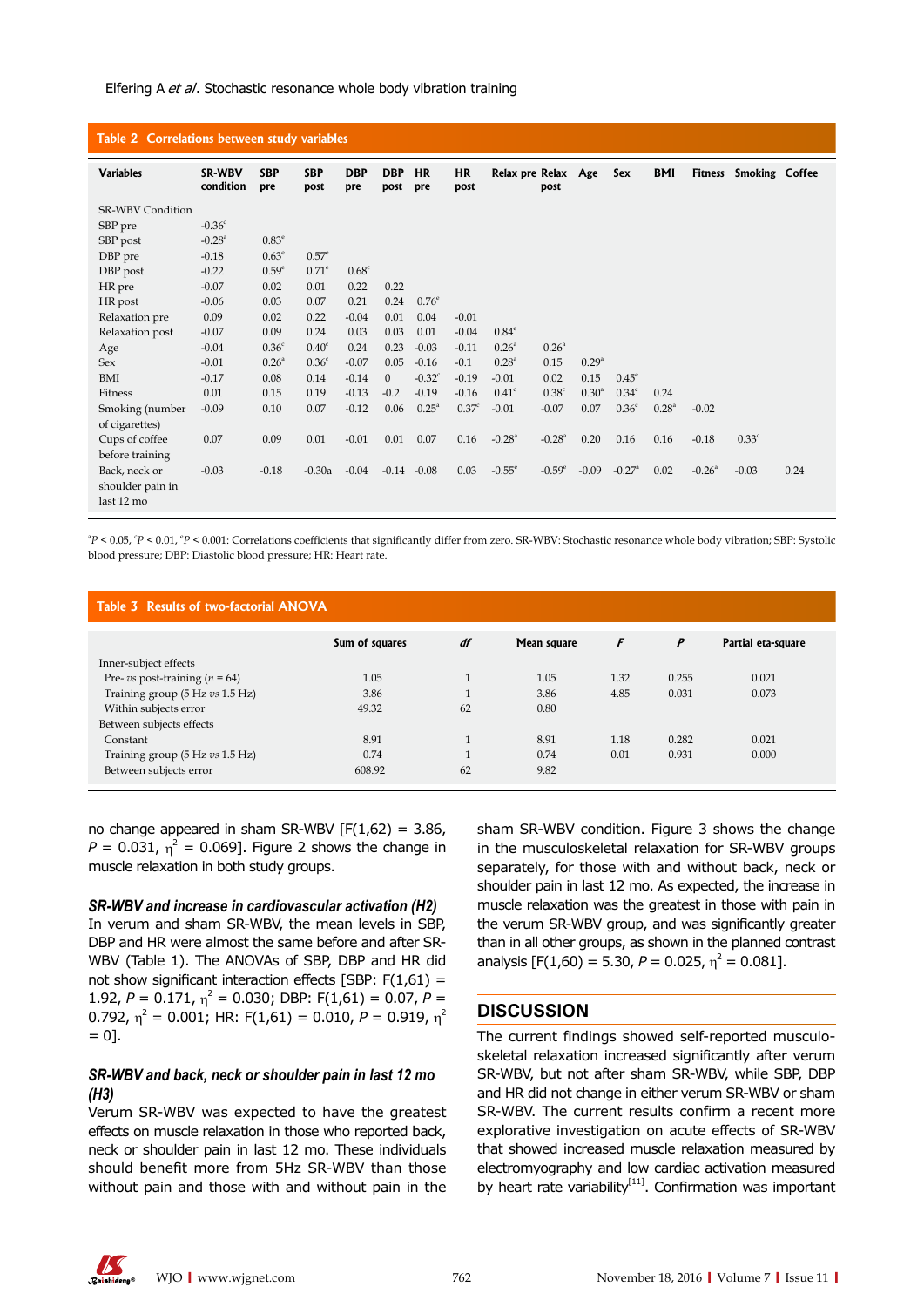

**Figure 2 Self-reported muscle relaxation before and after stochastic resonance whole body vibration.**

because the previous investigation was based on a comparably small sample (one third of the sample size of the current study) and was based solely on a repeated measurements design $[11]$ . Hence, the current randomized controlled trial increased the evidence that one trial of SR-WBV has beneficial musculoskeletal effects while cardiovascular load is moderate. Muscle relaxation after SR-WBV prevents musculoskeletal pain that may arise from consistently high muscle tension $[1]$ . Repeated SR-WBV may decrease muscle tension and musculoskeletal pain. The present findings showed that participants who reported back, neck and shoulder pain episodes in the last 12 mo were the main beneficiaries of the overall positive effects of SR-WBV on muscle relaxation. Using repeated SR-WBV Elfering and colleagues found in a four-week worksite study that SR-WBV was more clearly linked to reduced pain in those who suffered from musculoskeletal pain prior to training, while those who were pain-free benefited  $less<sup>[15]</sup>$ . Thus, SR-WBV seems to have specific positive effects on the neuro-muscular system, while the absence of cardiovascular activation indicates that the positive effects are unlikely to be mediated by changes in overall fitness.

Four and eight-week worksite training studies showed SR-WBV can easily be done before, during or after work without having to change clothes or take a shower afterwards $[6-9]$ . Further, the low cardiovascular demands of SR-WBV make SR-WBV a safe worksite prevention tool.

Even so, the beneficial effects of SR-WBV seem to contradict evidence of the harmful effects of vibration exposure at work $[1]$ . However, a distinction should be made between SR-WBV and harmful vibration at work<sup>[26]</sup>. The damaging effects of vibration at work are caused by chronic exposure - with long exposure and short rest cycles - to a rather regular vibration that is often oscillating at a large amplitude or at frequencies of mechanical resonance<sup>[27]</sup>. In contrast, SR-WBV training efficiency and its therapeutic effects were summarised



**Figure 3 Change in self-reported muscle relaxation by stochastic resonance whole body vibration and back, neck or shoulder pain in last 12 mo before stochastic resonance whole body vibration.**

recently<sup>[5,27]</sup>. SR-WBV may have risks and benefits, and both should be studied. A review of 112 studies on whole body vibration reported very few side effects (0.00120% in 104 studies that used sinus whole body vibration, and 0.00069% in eight studies that used  $SR-WBV$ <sup>[19]</sup>. More serious side effects have been exclusively found in studies that used sinusoidal whole body vibration, but not in studies that used SR-WBV $^{[19]}$ . SR-WBV seems to be a safe training intervention with usually harmless adverse effects when a careful evaluation of the medical history is performed before SR-WBV to evaluate contraindications or the potential risk factors of the subjects. In addition, one should avoid unnecessarily intense exposure to keep the risk of side-effects as low as possible. Therefore, we did 60-s trainings, which is the shortest period known to have a training effect. The next step in the evaluation should test worksite SR-WBV to reduce MSD, but it should also include an economic evaluation<sup>[28]</sup>.

This study had an experimental design, and many potential confounders were controlled by randomisation. However, unexpectedly, baseline differences in SBP were observed between the SR-WBV groups, with higher SBP levels in verum SR-WBV. Thus, a regression to mean levels cannot be excluded in SBP measurement after SR-WBV. This is noteworthy; because of frequent measurement artefacts, SBP and DBP could only be measured after SR-WBV and not during SR-WBV. The participants were blind with respect to their verum *vs* sham SR-WBV condition. However, a blinding of the primary investigator was not feasible.

The participants benefited from low frequency 5 Hz SR-WBV after three one-minute trials within one 10-min training session. The participants with a frequent experience of back, neck and shoulder in last 12 mo had improved muscular relaxation after SR-WBV, whilst blood pressure levels and heart rate were nearly unchanged by SR-WBV. In addition to ergonomic intervention, training and participatory work redesign SR-WBV may help to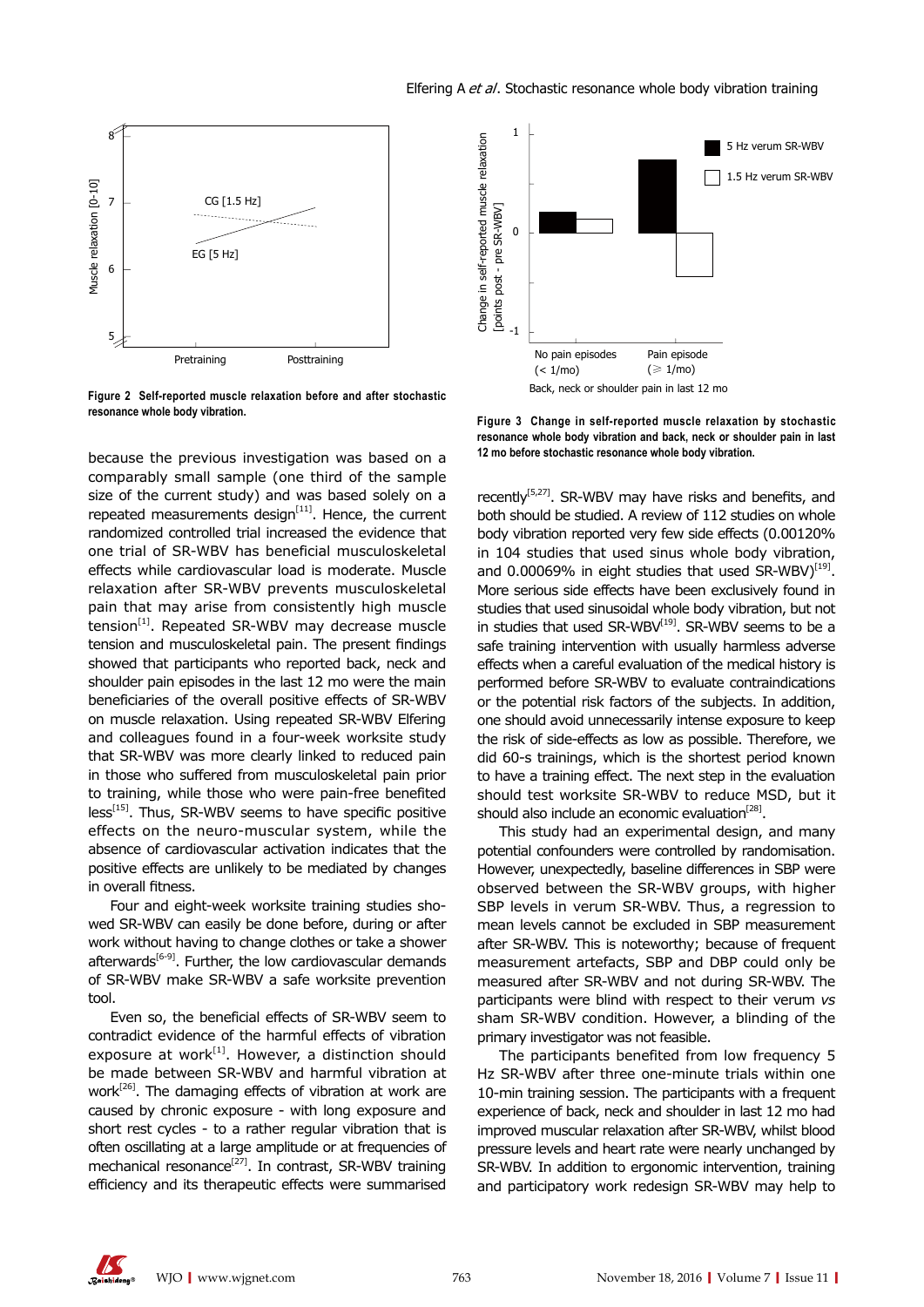prevent and reduce MSD at work.

# **COMMENTS COMMENTS**

#### *Background*

Musculoskeletal pain is common and so far no experiment tested the acute effects of a single stochastic resonance whole-body vibration training (SR-WBV) on muscle relaxation and blood pressure.

#### *Research frontiers*

There is need for research on short, economic, and effective training intervention. In this experiment, author(s) showed a single short SR-WBV training to increase musculoskeletal relaxation.

#### *Innovations and breakthroughs*

The experiment showed benefits were higher in those with experience of musculoskeletal pain while cardiovascular activation was low.

#### *Applications*

In previous works including 4 or even 8 wk of SR-WBV was found to improve musculoskeletal pain and body balance, measured as self-report and as recorded body sway on a balance platform. Improved body balance is connected to a lower risk of slips and falls. Short trials of SR-WBV that amount to less than 10 min can be done at a worksite without a change of clothes or shoes. Cardiovascular demand with 5 Hz SR-WBV is low and permits SR-WBV in the untrained or elderly workforce.

#### *Terminology*

SR-WBV constantly challenges the neuromusculoskeletal coordination to adapt to unforeseeable change.

#### *Peer-review*

This is an interesting investigation and the authors are experts in stochastic resonance whole body vibration.

# **REFERENCES**

- 1 **Elfering A**, Mannion AF. Epidemiology and risk factors of spinal disorders. In: Boos N, Aebi M. Spinal disorders - Fundamentals of diagnosis and treatment. Berlin: Springer, 2008: 153-173 [DOI: 10.1007/978-3-540-69091-7\_6]
- 2 **Rogan S**, Hilfiker R, Herren K, Radlinger L, de Bruin ED. Effects of whole-body vibration on postural control in elderly: a systematic review and meta-analysis. *BMC Geriatr* 2011; **11**: 72 [PMID: 22054046 DOI: 10.1186/1471-2318-11-72]
- 3 **Herren K**, Haengaertner C, Oberli A, Radlinger L. Cardiovascular and metabolic strain during stochastic resonance therapy in stroke patients. *Physioscience* 2009; **5**: 13-17 [DOI: 10.1055/ s-0028-1109140]
- 4 **Rittweger J**. Vibration as an exercise modality: how it may work, and what its potential might be. *Eur J Appl Physiol* 2010; **108**: 877-904 [PMID: 20012646 DOI: 10.1007/s00421-009-1303-3]
- **Pang MY**. Whole body vibration therapy in fracture prevention among adults with chronic disease. *World J Orthop* 2010; **1**: 20-25 [PMID: 22474623 DOI: 10.5312/wjo.v1.i1.20]
- 6 **Burger C**, Schade V, Lindner C, Radlinger L, Elfering A. Stochastic resonance training reduces musculoskeletal symptoms in metal manufacturing workers: a controlled preventive intervention study. *Work* 2012; **42**: 269-278 [PMID: 22699194 DOI: 10.3233/ WOR-2012-1350]
- 7 **Elfering A**, Arnold S, Schade V, Burger C, Radlinger L. Stochastic resonance whole-body vibration, musculoskeletal symptoms, and body balance: a worksite training study. *Saf Health Work* 2013; **4**: 149-155 [PMID: 24106645 DOI: 10.1016/j.shaw.2013.07.002]
- 8 **Elfering A**, Schade V, Burger C, Stoecklin L, Baur S, Radlinger L.

Stochastic resonance training at work reduces musculoskeletal pain in nurses. In: Duffy V, Lightner N. Advances in Human Aspects of Healthcare. USA: AHFE Conference, 305-314. Available from: URL: http: //boris.unibe.ch/65745/

- 9 **Elfering A**, Schade V, Stoecklin L, Baur S, Burger C, Radlinger L. Stochastic resonance whole-body vibration improves postural control in health care professionals: a worksite randomized controlled trial. *Workplace Health Saf* 2014; **62**: 187-196 [PMID: 24806038 DOI: 10.3928/21650799-20140422-04]
- 10 **Elfering A**, Thomann J, Schade V, Radlinger L. Stochastic resonance whole body vibration reduces musculoskeletal pain: A randomized controlled trial. *World J Orthop* 2011; **2**: 116-120 [PMID: 22474630 DOI: 10.5312/wjo.v2.i12.116]
- 11 **Elfering A**, Zahno J, Taeymans J, Blasimann A, Radlinger L. Acute effects of stochastic resonance whole body vibration. *World J Orthop* 2013; **4**: 291-298 [PMID: 24147265 DOI: 10.5312/wjo.v4.i4.291]
- 12 **Ward LM**, Neiman A, Moss F. Stochastic resonance in psychophysics and in animal behavior. *Biol Cybern* 2002; **87**: 91-101 [PMID: 12181585 DOI: 10.1007/s00422-002-0328-z]
- 13 **Haas CT**, Turbanski S, Kessler K, Schmidtbleicher D. The effects of random whole-body-vibration on motor symptoms in Parkinson's disease. *NeuroRehabilitation* 2006; **21**: 29-36 [PMID: 16720935]
- 14 **Luginbuehl H**, Lehmann C, Gerber R, Kuhn A, Hilfiker R, Baeyens JP, Radlinger L. Continuous versus intermittent stochastic resonance whole body vibration and its effect on pelvic floor muscle activity. *Neurourol Urodyn* 2012; **31**: 683-687 [PMID: 22395850 DOI: 10.1002/nau.21251]
- 15 **Ross SE**, Arnold BL, Blackburn JT, Brown CN, Guskiewicz KM. Enhanced balance associated with coordination training with stochastic resonance stimulation in subjects with functional ankle instability: an experimental trial. *J Neuroeng Rehabil* 2007; **4**: 47 [PMID: 18086314 DOI: 10.1186/1743--0003-4-47]
- 16 **Schollhorn WI**, Beckmann H, Michelbrink M, Sechelmann M, Trockel M, Davids K. Does noise provide a basis for the unification of motor learning theories? *Int J Sport Psychol* 2006; **37**: 1-22
- 17 **Haas CT**, Turbanski S, Kaiser I, Schmidtbleicher D. Biomechanical and physiological effects of oscillating mechanical stimuli in humans. *Deutsche Zeitschrift fr Sportmedizin* 2004; **55**: 34-42
- 18 **Lauper M**, Kuhn A, Gerber R, Luginbühl H, Radlinger L. Pelvic floor stimulation: what are the good vibrations? *Neurourol Urodyn* 2009; **28**: 405-410 [PMID: 19283866 DOI: 10.1002/nau.20669]
- Herren K, Radlinger L. Risks and side-effects of whole-body vibration training. Special Interest Report Poster WCPT Congress Amsterdam 2011 (Number: SI-PO-201-21-Tue). *Physiotherapy* 2011; **97** Supplement: S1
- 20 **Yaremko RM**, Harari H, Harrison RC, Lynn E. Reference handbook on research and statistical methods in psychology. New York: Harper & Row, 1982: 1-366
- 21 **Madou KH**, Cronin JB. The effects of whole body vibration on physical and physiological capability in special populations. *Hong Kong Physio J* 2008; **26**: 24-38 [DOI: 10.1016/S1013 7025(09)70005-3]
- 22 **Magometschnigg D**, Mair N, Hitzenberger G. NAIS-284 blood pressure watch in comparison to SpaceLabs 90207 - precision and reliability. *J Hyperton* 2001; **5**: 16-22
- 23 **Mohr G**. Erfassung psychischer Befindensbeeintraechtigung... [Assessment of strain in industrial workers]. Frankfurt: Lang, 1986: 1-353
- 24 **Fahrenberg J**. Die Freiburger Beschwerdeliste FBL [The Freiburg Symptom list]. *Z Klin Psychol Psychoth* 1975; **4**: 49-100
- 25 **Strube MJ**, Bobko P. Testing hypotheses about ordinal interactions: Simulations and further comments. *J Appl Psychol* 1989; **74**: 247-252 [DOI: 10.1037/0021-9010.74.2.247]
- 26 **Griffin MJ**. Handbook of human vibration. San Diego: Academic Press,1996: 1-998
- 27 **Haas CT**. Vibrationstraining, biomechanische Stimulation und stochastische Resonanztherapie [Vibration training, biomechanical stimulation and stochastic resonance therapy]. pt\_Zeitschrift fr